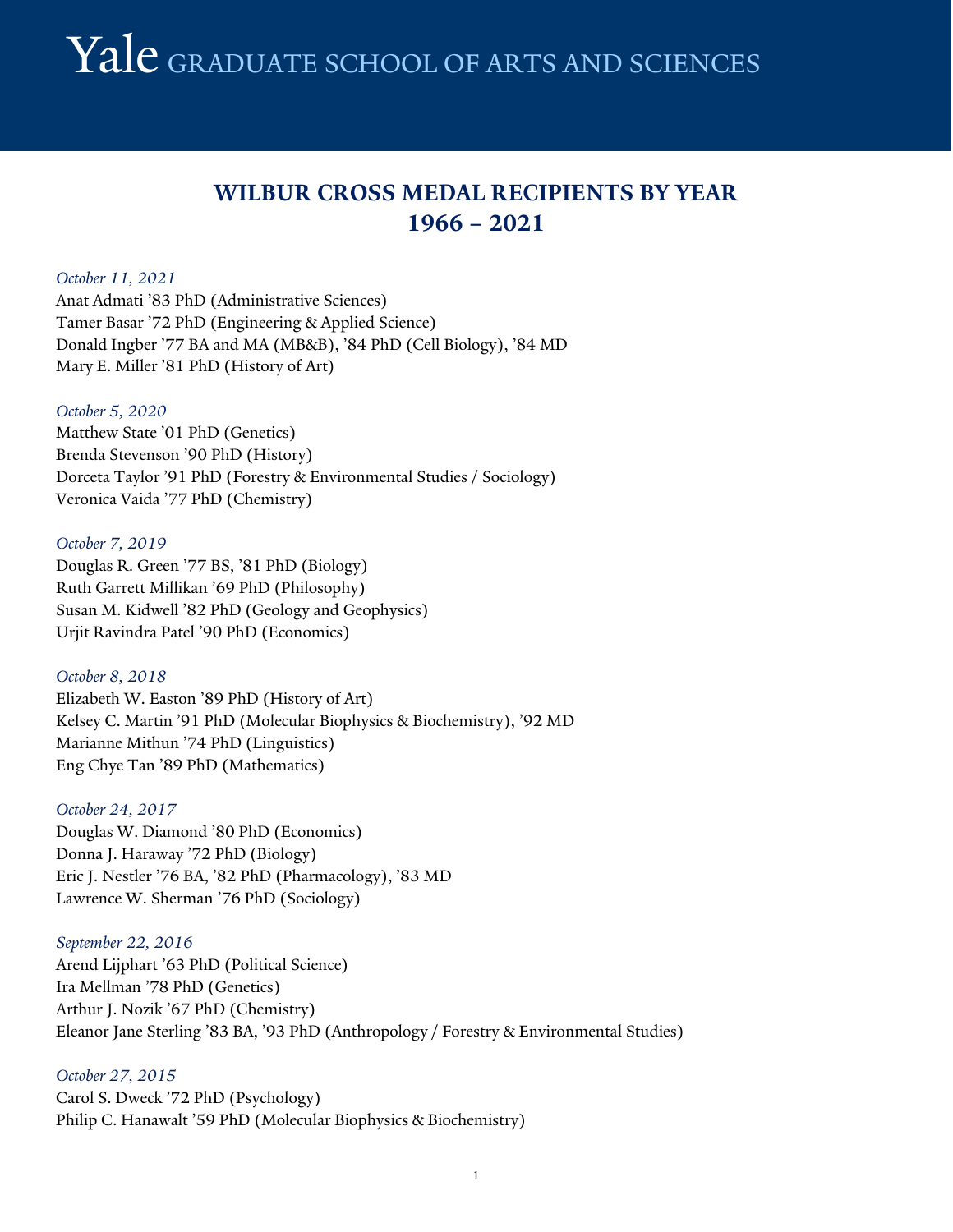Jeremy Bradford Cook Jackson '71 PhD (Geology & Geophysics) Thomas Pollard, *Honoris Causa* Jonathan Z. Smith '69 PhD (Religious Studies)

## *October 14, 2014*

Eric R. Fossum '84 PhD (Engineering & Applied Science) Thomas C. Holt '73 PhD (American Studies) Kristin Luker '74 PhD (Sociology) Edmund Phelps '59 PhD (Economics)

## *October 15, 2013*

Fredric Jameson '59 PhD (French) Alan M. Lambowitz '72 PhD (Molecular Biophysics & Biochemistry) Theodore J. Lowi '61 PhD (Political Science) Annette Thomas '93 PhD (Biology)

## *October 11, 2012*

John D. Aber '71 BS, '73 MFS, '76 PhD (Forestry & Environmental Studies) Alfred W. McCoy '77 PhD (History) Jonathan M. Rothberg '91 PhD (Biology) Sarah Grey Thomason '78 PhD (Linguistics)

## *October 4, 2011*

Stanley Fish '62 PhD (English) Leslie F. Greengard '87 MD/PhD (Computer Science) Bernice A. Pescosolido '82 PhD (Sociology) Huntington F. Willard '79 PhD (Genetics)

## *October 5, 2010*

Stephen Greenblatt '64 BA, '69 PhD (English) Fred I. Greenstein '60 PhD (Political Science) Timothy J. Richmond '75 PhD (Molecular Biophysics & Biochemistry) Paul A. Wender '73 PhD (Chemistry) Jon Butler, *Honoris Causa*

## *October 6, 2009*

Laura L. Kiessling '89 PhD (Chemistry) Michael S. Levine '81 PhD (Molecular Biophysics & Biochemistry) Richard J. Powell '82 MA (African American Studies), '88 PhD (History of Art) William J. Willis '54 BS, '58 PhD (Physics)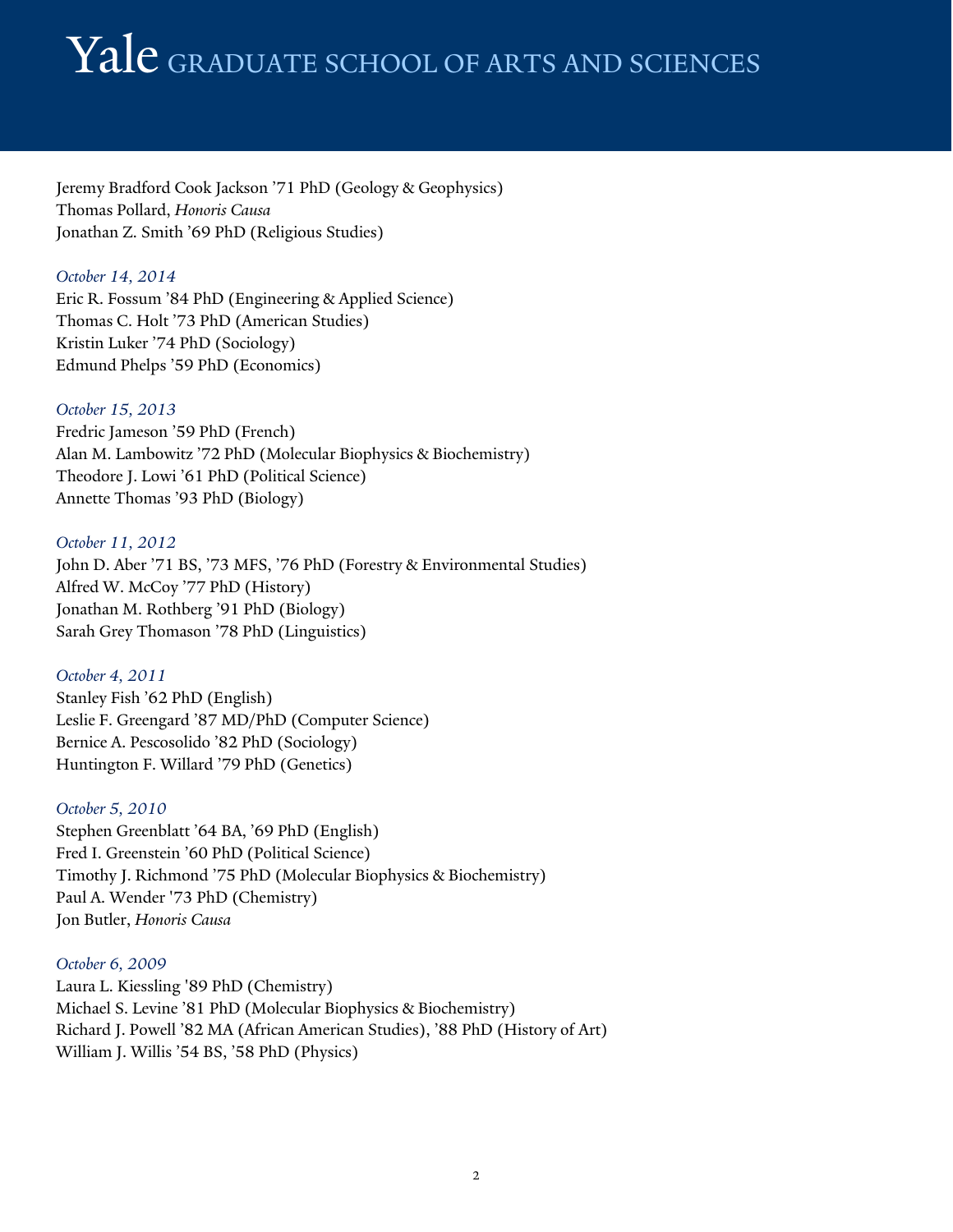## *October 7, 2008*

Robert Axelrod '69 PhD (Political Science) Stephen G. Emerson '80 MD, '80 Ph.D. (Cell Biology) Yoriko Kawaguchi '72 MPhil (Economics) David M. Kennedy '68 PhD (American Studies)

## *October 9, 2007*

Carol T. Christ '70 PhD (English) Paul Friedrich '57 PhD (Anthropology) Anne Walters Robertson '84 PhD (Music) John Suppe '69 PhD (Geology & Geophysics)

## *October 12, 2006*

Eva Brann '56 PhD (Classics) Richard Brodhead '68 BA, '72 PhD (English) Mimi Gardner Gates '81 PhD (History of Art) Lewis E. Kay '88 PhD (Molecular Biophysics & Biochemistry) Richard A. Young '79 PhD (Molecular Biophysics & Biochemistry)

## *May 22, 2005*

Lincoln Pierson Brower '57 PhD (Zoology) Peter B. Dervan '72 PhD (Chemistry) Jennifer L. Hochschild '79 PhD (Political Science) Richard Rorty '56 PhD (Philosophy) Eric F. Wieschaus '74 PhD (Biology)

## *May 23, 2004*

William Cronon '90 PhD (History) Hong Koo Lee '68 PhD (Political Science) Julia Phillips '81 PhD (Applied Physics) Peter Salovey '86 PhD (Psychology), *Honoris Causa* Barbara Schaal '74 PhD (Biology) Philip Zimbardo '59 PhD (Psychology)

## *May 25, 2003*

Edward L. Ayers '80 PhD (American Studies) Gerald Brown '50 PhD (Physics) John Fenn '40 PhD (Chemistry) Robert D. Putnam '70 PhD (Political Science) Charles Yanofsky '51 PhD, '81 ScDH (Microbiology) Susan Hockfield, *Honoris Causa*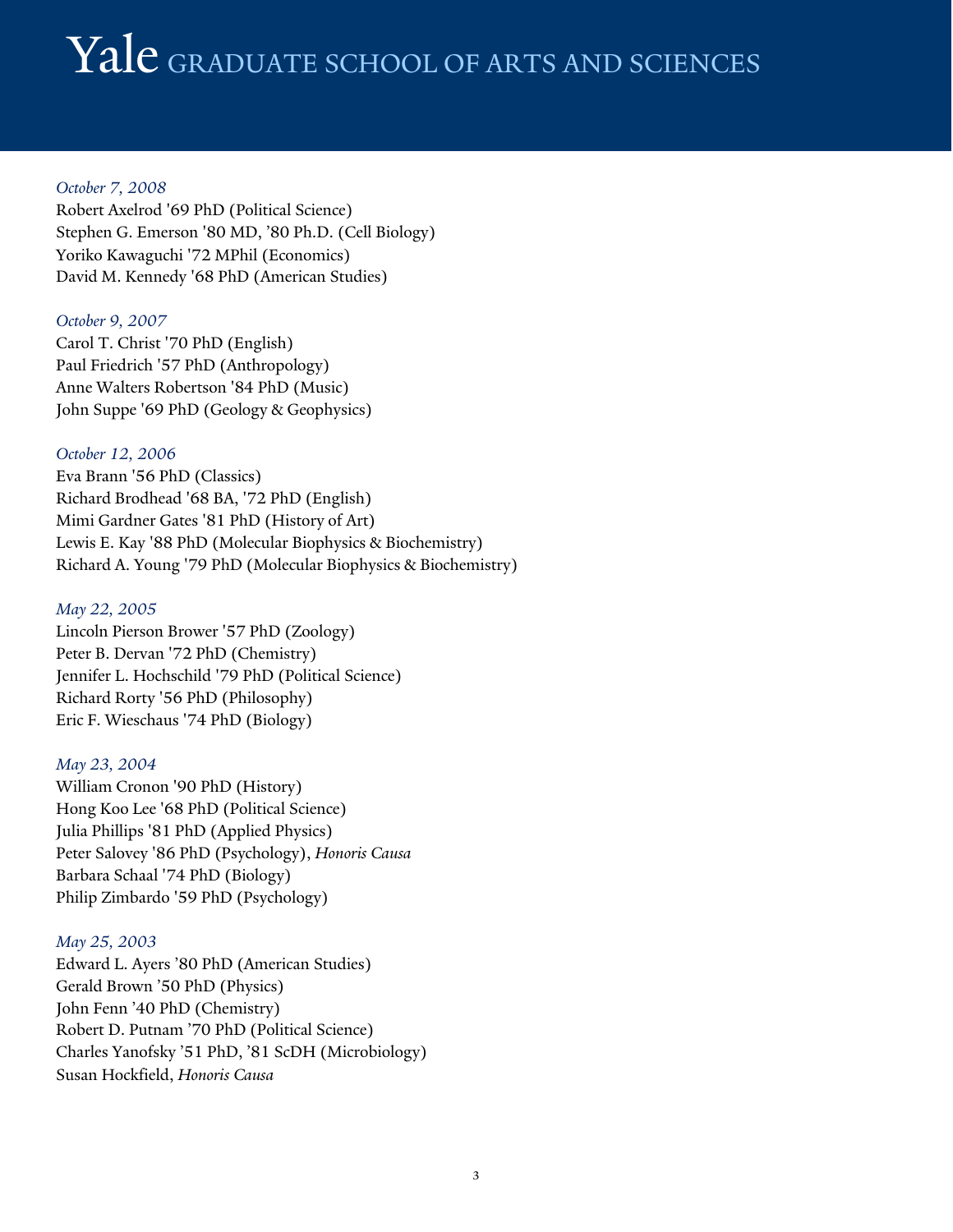## May 26, 2002

Linda Gordon '70 PhD (History) Sharon R. Long '79 PhD (Biology) Julia M. McNamara '80 PhD (French) David E. Price '64 BD, '69 PhD (Political Science)

## May 20, 2001

Elliot M. Meyerowitz '77 PhD (Biology) Stephen Owen '68 BA, '72 PhD (East Asian Languages and Literatures) Roger N. Shepard '55 PhD (Psychology) Ernesto Zedillo Ponce de León '81 PhD (Economics)

#### May 21, 2000

James G. Arthur '70 PhD (Mathematics) Evelyn Boyd Granville '49 PhD (Mathematics) Ruth Barcan Marcus '46 PhD (Philosophy) Shelley E. Taylor '72 PhD (Psychology)

#### May 23, 1999

Francis S. Collins '74 PhD (Chemistry) William N. Fenton '37 PhD (Anthropology) Allen L. Sessoms '72 PhD (Physics) Rosemary A. Stevens '68 PhD (Epidemiology and Public Health) Geerat J. Vermeij '71 PhD (Biology)

#### May 25, 1998

Helen Murphy Tepperman '42 PhD (Physiological Chemistry) George A. Lindbeck '46 BD, '55 PhD (Religious Studies) Peter Demetz '56 PhD (Comparative Literature) David M. Lee '59 PhD (Physics) Thomas Appelquist, *Honoris Causa*

#### May 26, 1997

Alvin M. Liberman '43 PhD (Psychology) Francis C. Oakley '60 PhD (History) G. Virginia Upton '64 PhD (Physiology) Janet L. Yellen '71 PhD (Economics)

## April 26, 1997

Anne M. Briscoe '49 PhD (Physiological Chemistry) William Louis Gaines '51 PhD (History)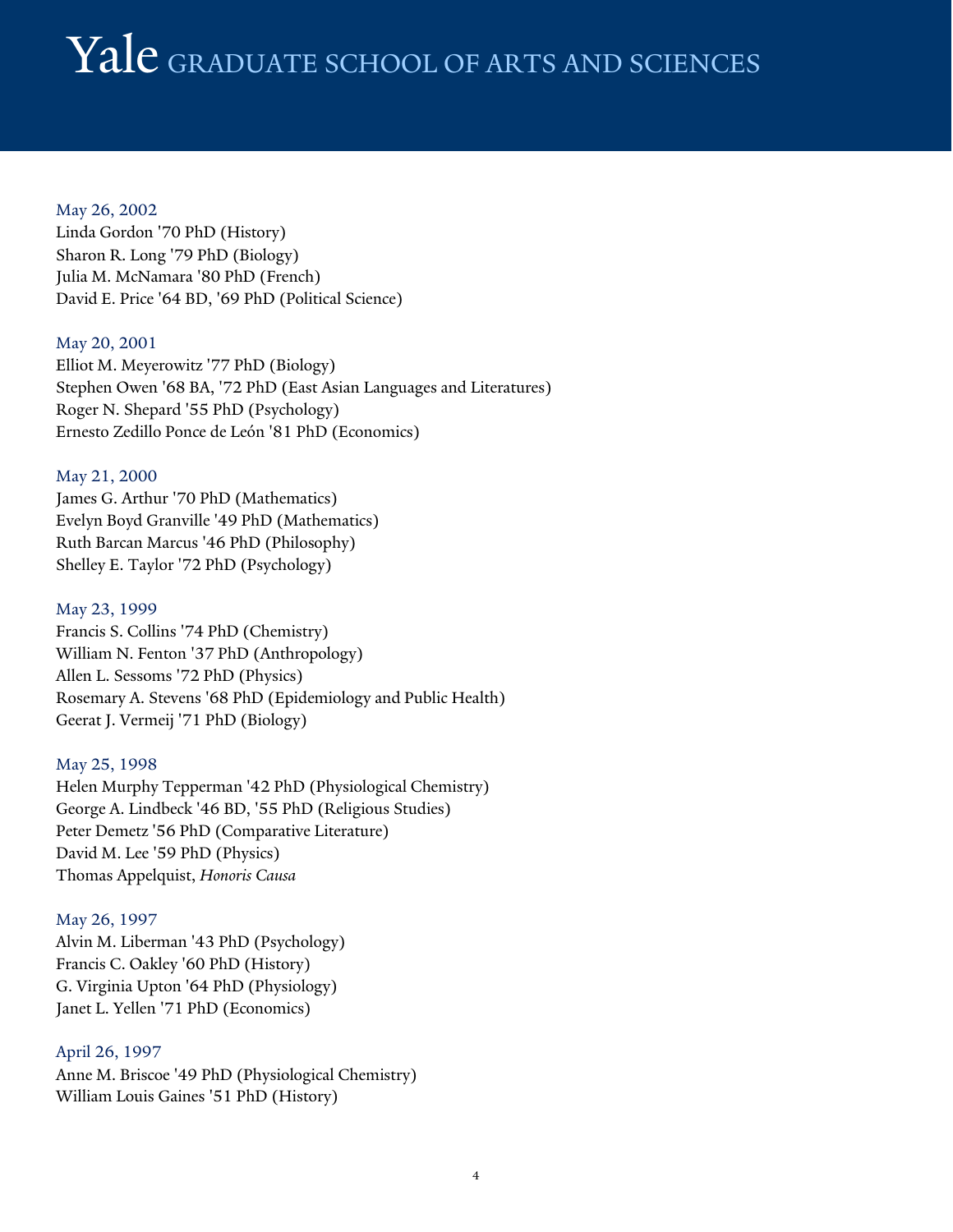May 27, 1996 David C. McClelland '41 PhD (Psychology) Marie Borroff '56 PhD (English Language and Literature) Miriam Usher Chrisman '62 PhD (History) James Thomas Laney '50 BA, '54 BD, '66 PhD (Religious Studies), '93 LHDH Heidi I. Hartmann '74 PhD (Economics)

#### May 22, 1995

Alfred Edward Kahn '42 PhD (Economics) Gordon Howard Bower '59 PhD (Psychology) Jennifer L. Kelsey '69 PhD (Epidemiology and Public Health) Mark Edward Neely Jr. '66 BA, '73 PhD (History) Catharine A. MacKinnon '77 JD, '87 PhD (Political Science)

July 15, 1994 Theodore Frederic Cooke Jr. '37 PhD (Chemistry)

#### May 23, 1994

Zunyi Yang '39 PhD (Geology) Vincent Joseph Scully Jr. '40 BA, '49 PhD (History of Art) John Imbrie '51 PhD (Geology) Jerome John McGann '66 PhD (English Language and Literature) Thomas Eugene Lovejoy III '64 BS, '71 PhD (Biology)

#### May 24, 1993

W. Thomas Edmondson '38 BS, '42 PhD (Zoology) Estella Bergère Leopold '55 PhD (Botany) Marcia L. Colish '65 PhD (History) Richard Charles Levin '74 PhD (Economics), *Honoris Causa* Jaime Serra Puche '79 PhD (Economics)

#### May 25, 1992

Irving B. Rouse '34S BS, '38 PhD (Anthropology) Frances K. Graham '42 PhD (Psychology) Raymond L. Garthoff '51 PhD (International Relations) Gerald R. Fink '65 PhD (Biology) J. Dennis Huston '66 PhD (English Language and Literature) Judith Rodin, *Honoris Causa*

## May 27, 1991

W. Edwards Deming '28 PhD (Physics) Aubrey L. Williams '52 PhD (English Language and Literature) Maxine Singer '57 PhD (Biochemistry)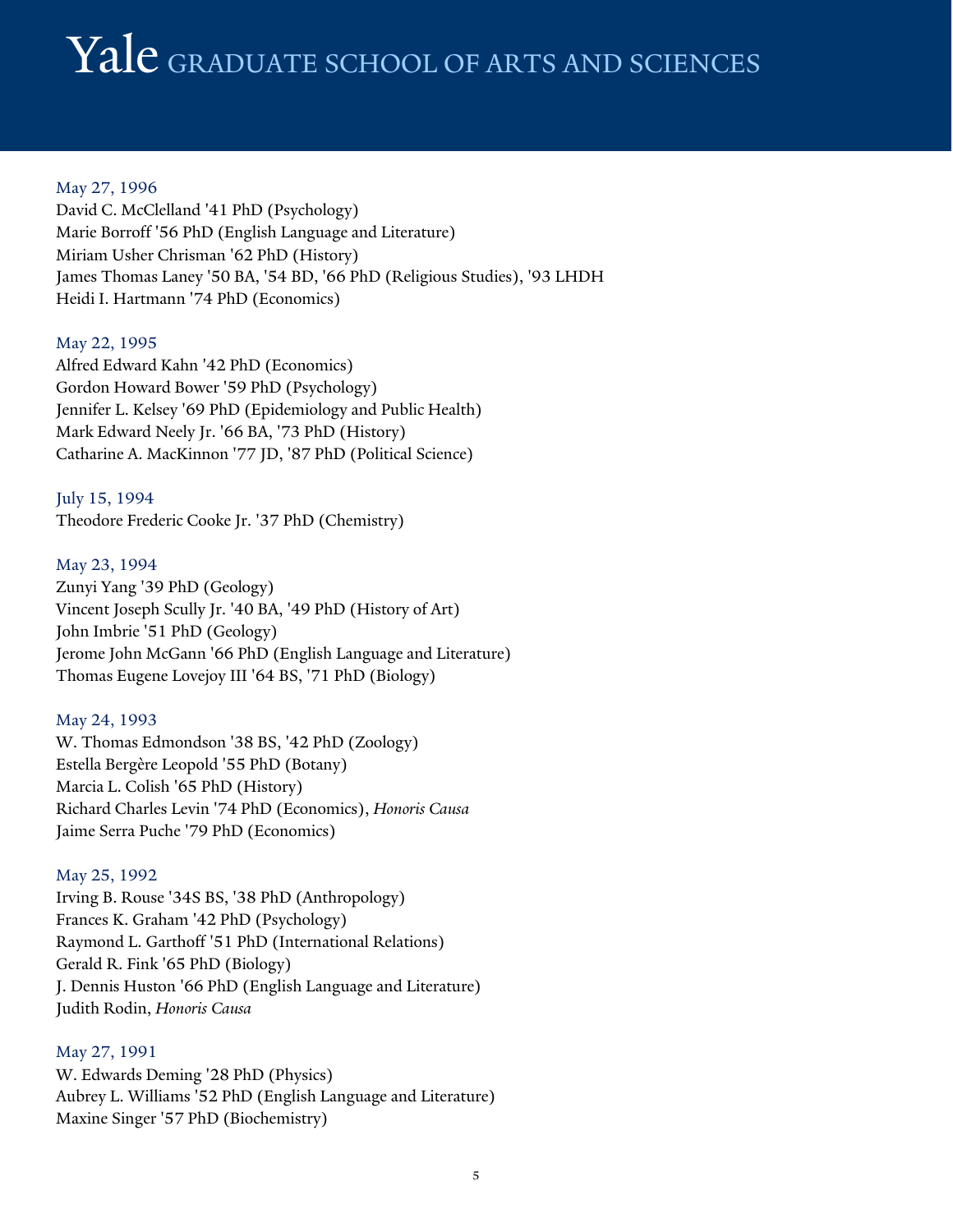Joseph Percival Allen IV '65 PhD (Physics) Russell George Hamilton Jr. '65 PhD (Portuguese) Jerome Jordan Pollitt '57 BA, *Honoris Causa*

## May 28, 1990

Franklin LeVan Baumer '34 BA, '38 PhD (History) Adolf Grünbaum '51 PhD (Philosophy) Thomas Kennerly Wolfe Jr. '57 PhD (American Studies) Eleanor Holmes Norton '63 MA (American Studies), '64 LLB A. Bartlett Giamatti '60 BA, '64 PhD (Comparative Literature), '86 LHDH

## May 29, 1989

Pauline Newman '52 PhD (Chemistry) Paul Webster MacAvoy '60 PhD (Economics) Garry Leo Wills '61 PhD (Classics) Mary Lou Pardue '70 PhD (Biology) Menno Boldt '73 PhD (Sociology)

## May 30, 1988

Ellis Crossman Maxcy '41 PhD (Education) Charles Allen Walker '48 DEng (Chemical Engineering) Joseph G. Gall '48 BS, '52 PhD (Zoology) Gérard Lepoutre '53 PhD (Chemistry) Richard S. Westfall '45W BA, '55 PhD (History) Thomas Kaehao Seung '58 BA, '65 PhD (Philosophy)

## May 25, 1987

Thomas Brennan Nolan '21S PhB, '24 PhD (Geology) Harry Rudolph Rudin '19 BA, '31 PhD (History) Julian Munson Sturtevant '31 PhD (Chemistry) Richard David Ellmann '39 BA, '47 PhD (English Language and Literature) Barbara Ann Feinn '52 PhD (Economics) Nannerl Overholser Keohane '67 PhD (Political Science)

## May 26, 1986

Robert Alan Dahl '40 PhD (Government) A. Dwight Culler '41 PhD (English Language and Literature) Richard Derecktor Schwartz '46 BA, '52 PhD (Sociology) Robert Joseph Birgeneau '66 PhD (Physics) Keith Stewart Thomson*, Honoris Causa*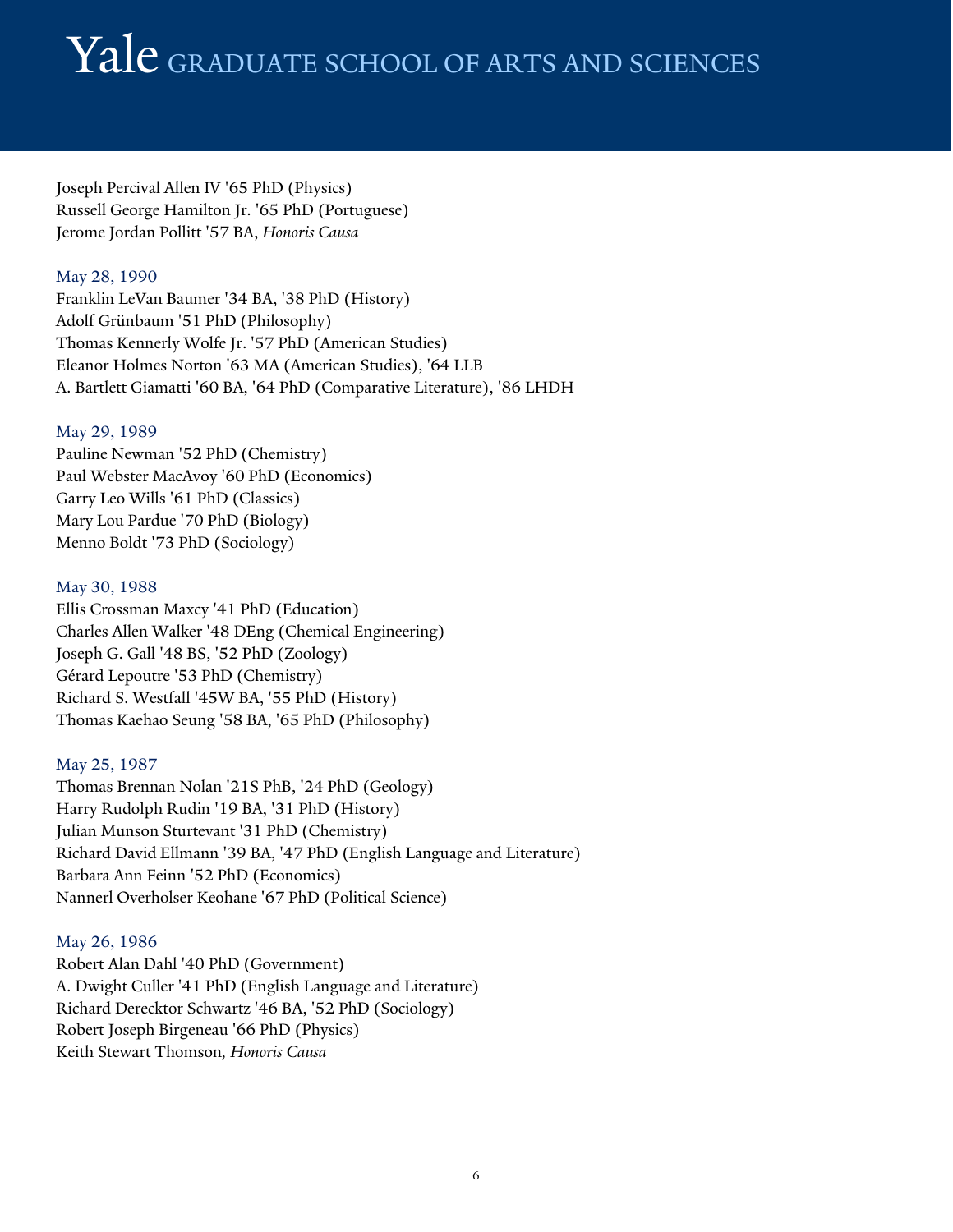## May 24, 1985

Eugene Mersereau Waith '35 BA, '39 PhD (English Language and Literature) Peter Tyrell Flawn '51 PhD (Geology) Victor Henri Brombert '48 BA, '53 PhD (French) John Paul Schiffer '54 PhD (Physics) Nelson Woolf Polsby '61 PhD (Political Science)

## May 28, 1984

Louis Lohr Martz '39 PhD (English Language and Literature) George Alexander Kubler '33 BA, '40 PhD (History of Art) Homer Daniels Babbidge Jr. '46 BA, '53 PhD (Education) '69 LLDH Burton I. Edelson '60 PhD (Metallurgy) Margaret Walsh Rossiter '71 PhD (History of Science)

## May 23, 1983

George Harry Ford '42 PhD (English Language and Literature) Floyd Glenn Lounsbury '49 PhD (Anthropology) Barbara Illingworth Brown '50 PhD (Physiological Chemistry) Daniel Berg '53 PhD (Chemistry) Morton H. Halperin '61 PhD (International Relations)

## May 24, 1982

Mary Ellen Jones '51 PhD (Physiological Chemistry) Richard Nathaniel Rosett '57 PhD (Economics) Theodore Joseph Ziolkowski '57 PhD (German)

## May 24, 1981

Henry Margenau '29 PhD (Physics) Warren Hunting Smith '27 BA, '31PhD (English Language and Literature) Bernard Nicholas Schilling '36 PhD (English Language and Literature) Jerome Kagan '54 PhD (Psychology)

March 5, 1981 Grace Evelyn Pickford '31 PhD (Zoology)

## May 25, 1980

Bingham Johnson Humphrey '30 PhD (Chemistry) Maurice H. Mandelbaum '36 PhD (Philosophy) Phyllis Ann Wallace '48 PhD (Economics) Wendell Richard Garner, *Honoris Causa*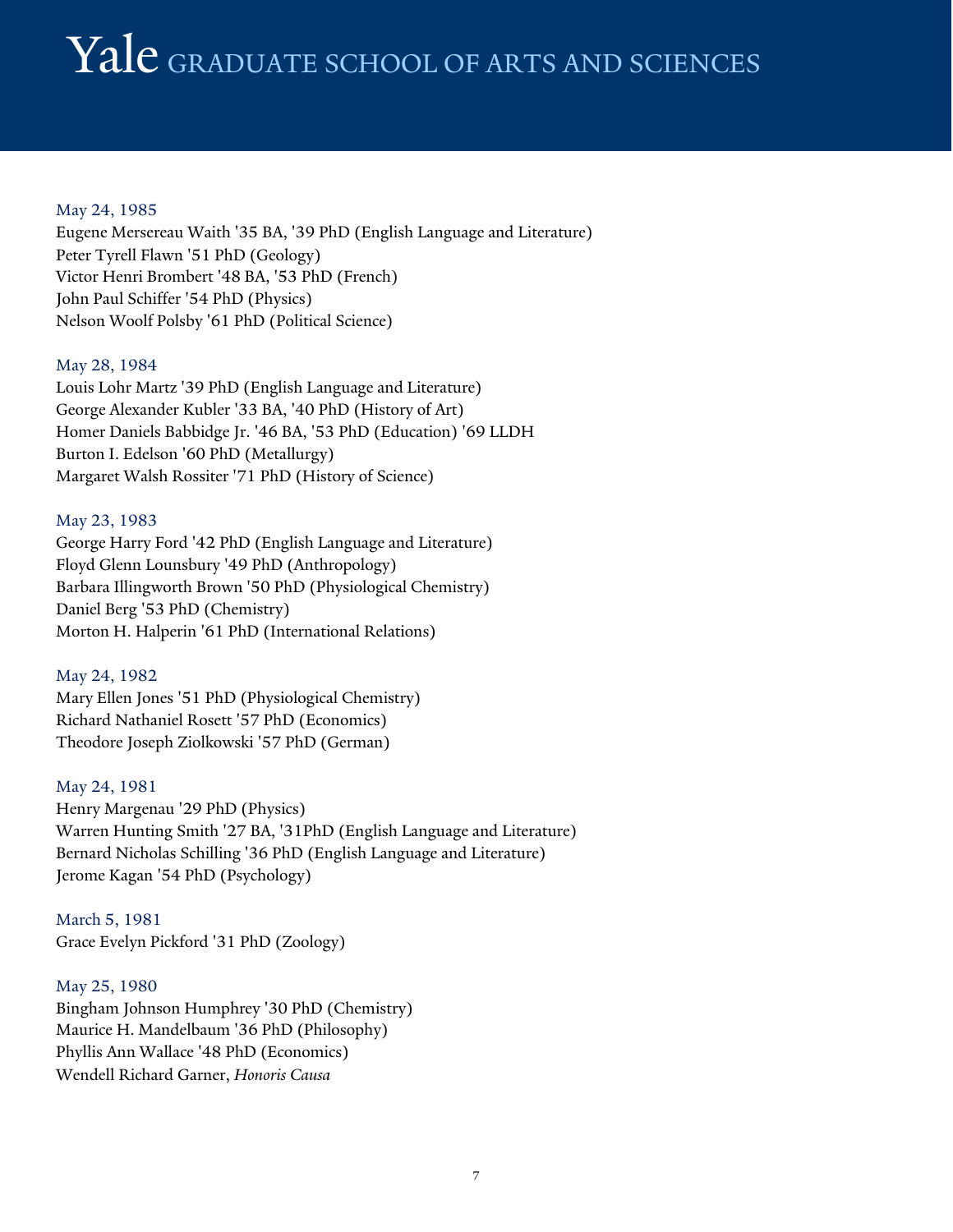## Yale graduate school of ARTS AND SCIENCES

May 21, 1979 Richard Benson Sewall '33 PhD (English Language and Literature) Elizabeth Read Foster '38 PhD (History) Jacquelyn Anderson Mattfeld '59 PhD (Music)

October 28, 1978 Jaroslav Pelikan, *Honoris Causa*

May 22, 1978 Thomas Goddard Bergin '25 BA, '29 PhD (Romance Languages) Maynard Mack '32 BA, '36 PhD (English Language and Literature) Stephen Hopkins Spurr '50 PhD (Forestry)

May 16, 1977 Gordon Sherman Haight '23 BA, '33 PhD (English Language and Literature) Mary Rosamund Haas '35 PhD (Linguistics) Joseph Austin Ranney '48 PhD (Government), '85 SSDH Jacob Theodore Schwartz '52 PhD (Mathematics)

#### May 17, 1976

Josephine P. Bree '33 PhD (Classical Languages and Literatures) James Henry Wakelin Jr. '40 PhD (Physics) William G. Moulton '41 PhD (Germanic Languages and Literatures) George Heard Hamilton '32 BA, '42 PhD (History of Art) Laura Anna Bornholdt '45 PhD (History)

September 19, 1975 Robert Phelan Langlands '60 PhD (Mathematics)

#### May 19, 1975

Ralph Henry Gabriel '19 PhD (History) Eliot Herman Rodnick '33 BA, '36 PhD (Psychology) George Berkeley Young '34 BA, '39 PhD (History) Orville Gilbert Brim '45 BA, '51 PhD (Sociology) Donald Wayne Taylor, *Honoris Causa*

#### May 20, 1974

Milton Harris '29 PhD (Chemistry) Amos Niven Wilder '20 BA, '24 BD, '33 PhD (Religion) Constance McLaughlin Green '37 PhD (History), '56 Div DH Alvin Bernard Kernan '54 PhD (English Language and Literature)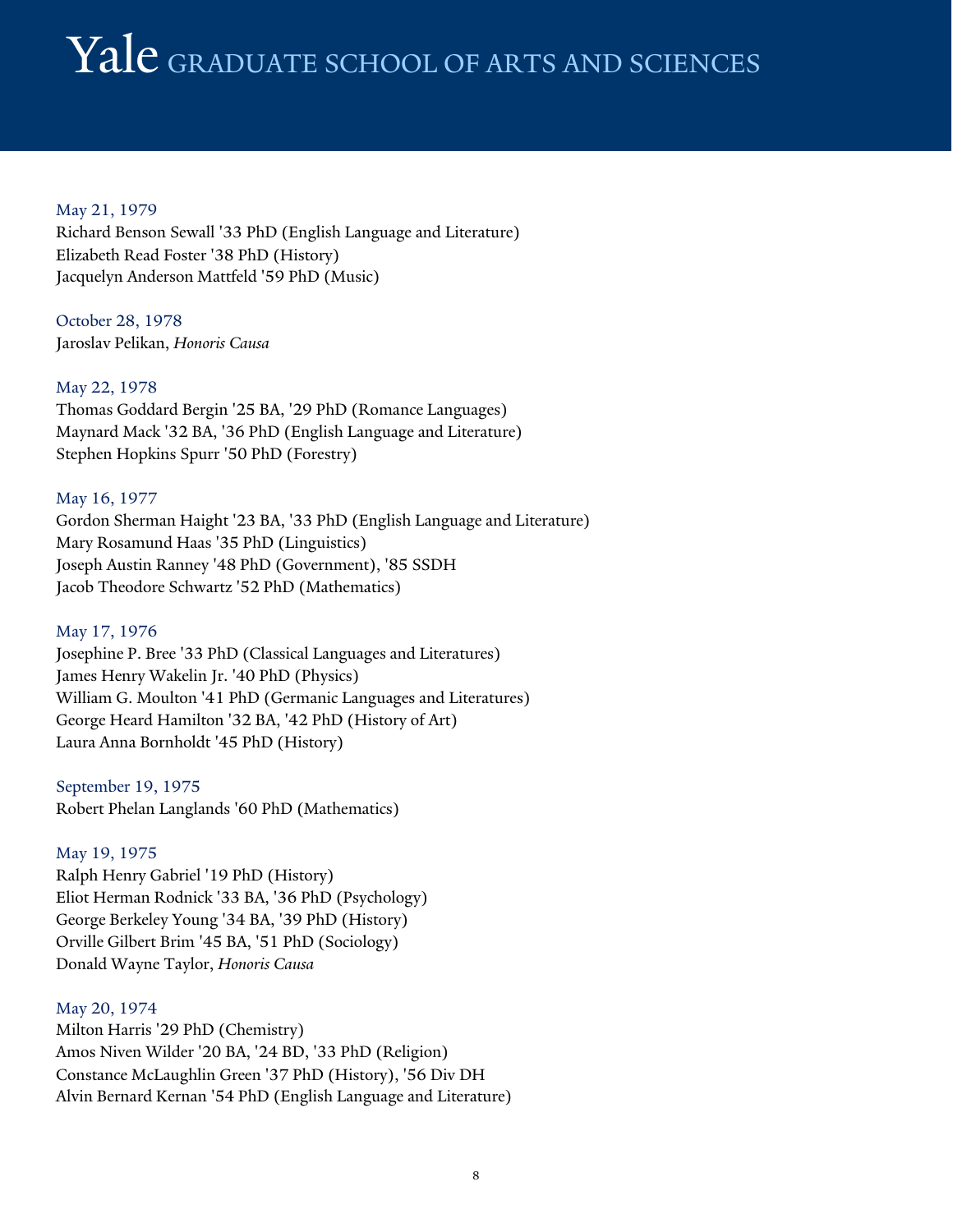## June 4, 1973

Samuel Miller Brownell '26 PhD (Education) George Wilson Pierson '26 BA, '33 PhD (History) Marshall Hall '32 BA, '36 PhD (Mathematics) Eleanor Jack Gibson '38 PhD (Psychology), '96 SSDH Preston E. Cloud '40 PhD (Geology)

#### June 12, 1972

Dumas Malone '16 BD, '23 PhD (History) John Collins Pope '25 BA, '31 PhD (English Language and Literature) Grace Murray Hopper '34 PhD (Mathematics) Lars Onsager '35 PhD (Chemistry)

## June 14, 1971 Gladden Whetstone Baker '22 PhD (Sociology) Ernest Ropiequet Hilgard '30 PhD (Psychology) Jane Marion Oppenheimer '35 PhD (Zoology) Bernard MacGregor Walker Knox '48 PhD (Classical Languages and Literatures), '83 LDDH John Robert Silber '56 PhD (Philosophy)

#### June 8, 1970

Roland Herbert Bainton '17 BD, '21 PhD (Semitic and Biblical Languages and Literatures) Bertrand Harris Bronson '27 PhD (English Language and Literature) Leona Baumgartner '32 PhD (Bacteriology), '34 MD, '70 LLDH Melvin Spencer Newman '29S BS, '32 PhD (Chemistry) Lucian Wilmot Pye '51 PhD (International Relations)

#### June 9, 1969

George Gaylord Simpson '23 PhB, '26 PhD (Geology), '46 ScDH Murray Barnson Emeneau '31 PhD (Classical Languages and Literatures) Allan Murray Cartter '52 PhD (Economics) James Patrick Shannon '55 PhD (American Studies) John Perry Miller, *Honoris Causa*

April 28, 1969 Joshua Lederberg '48 PhD (Botany), '60 ScDH

## June 10, 1968 Filmer S. C. Northrop '19 MA (Religion) James Bliss Austin '28 PhD (Chemistry) William Martin Fairbank '48 PhD (Physics) James Gardner March '53 PhD (Government)